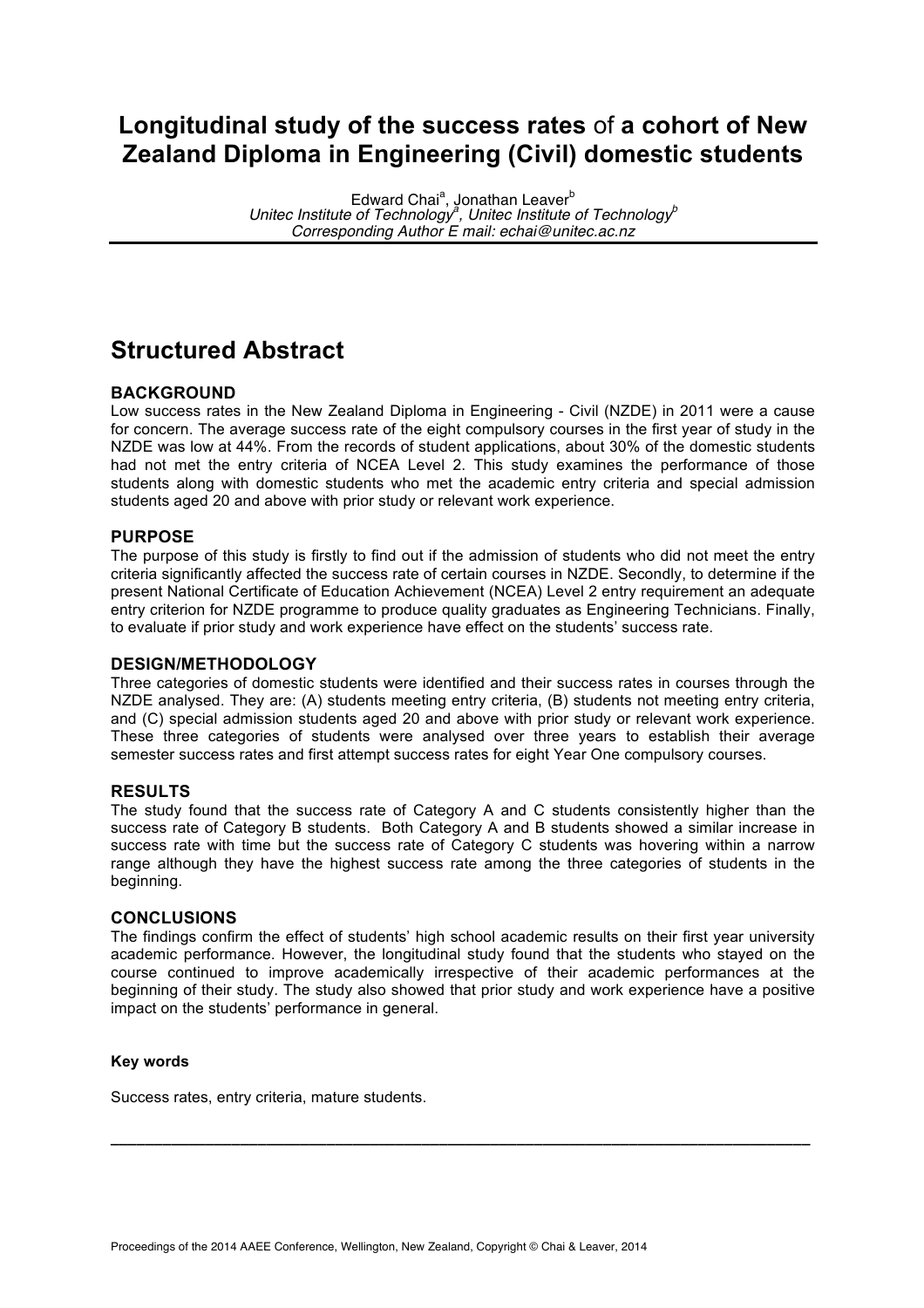## **Introduction**

The New Zealand government invests significantly in tertiary education every year. In 2011/2012, the total government expenditure on tertiary education was \$5.3 billion, a decrease of about 3% than the previous year due to the global financial crisis (MoE, 2012). In the national Budget of 2013, despite the tight fiscal policy, the government increased the funding for tertiary subsidies for engineering and science by 2 percent or \$27.2 million over four years in recognition of the importance of engineering in supporting innovation and economic growth in New Zealand (MoE).

According to the Department of Labour (2008), New Zealand produced around 1500 engineering graduates per year. However, the Institution of Professional Engineers of New Zealand (IPENZ) estimates that New Zealand will need 2000 to 2750 of new engineer graduates every year in order to meet its future labour demands (IPENZ, 2010).

The current government has increased the focus on performance in terms of output, efficiency, student achievement. Funding to the tertiary education organisations (TEOs) is closely tied to their ability to produce the outcomes sought by the government (MoE, 2014). This new shift of funding has led TEOs to prioritize raising academic performance of their students.

A significant body of research has been done on the cognitive and non-cognitive factors that affect tertiary student performances. Among the cognitive factors, many researchers found strong correlation between the success in high school mathematics and science subjects and the students' achievement especially in their first year of engineering or science programmes (Zhang, Anderson, Ohland & Thorndyke, 2004; French, Immekus & Oakes, 2005; Jin, 2013; Martin, Wilson, Liem & Ginns 2013, Anderson, 2014). In addition, Min, Zhang, Long, , Anderson and Ohland (2011) found high school mathematics scores a strong predictor of the dropout rate of engineering students. They asserted that the lower the high school mathematics score, the more likely the students are to drop out from the engineering course.

Leaver and Fernando (2013) analysed success rates in the three year civil engineering degree and two year civil engineering diploma at Unitec Institute of Technology. They found no significant dependency of success rate on either class size, mathematical content of the course, or the percentage mix of degree and diploma students in combined classes. Students' ability to make the transition from a directed learning environment at high school to a self-directed learning environment at Unitec was considered to be the most significant factor. McKensie & Gow (2004) found that the correlation between high school results and first year university academic performance is stronger for the school leaver than for matureage students. For the mature students, the long gap of time between the two study periods diminishes the effect and they considered their first semester academic performance a better predictor on their subsequent performance. Martin et.al. (2014) also cited a number of researchers in support of the claim that preceding academic performance in university will strongly influence subsequent academic results.

Balduf (2009) and Honken & Ralston (2013) found that non-cognitive factors, in particular self-discipline and motivation, can have even stronger correlation with students' performance in tertiary education than high school academic results (11&12). Hence, some researchers viewed a combination of both cognitive and non-cognitive variables to be more effective in predicting students' success in tertiary education (Ting, 2001; French et al., 2005).

There are mixed views on the effect of age and work experience upon academic performance. Martin et. al. (2013) argued that while maturity and life experience might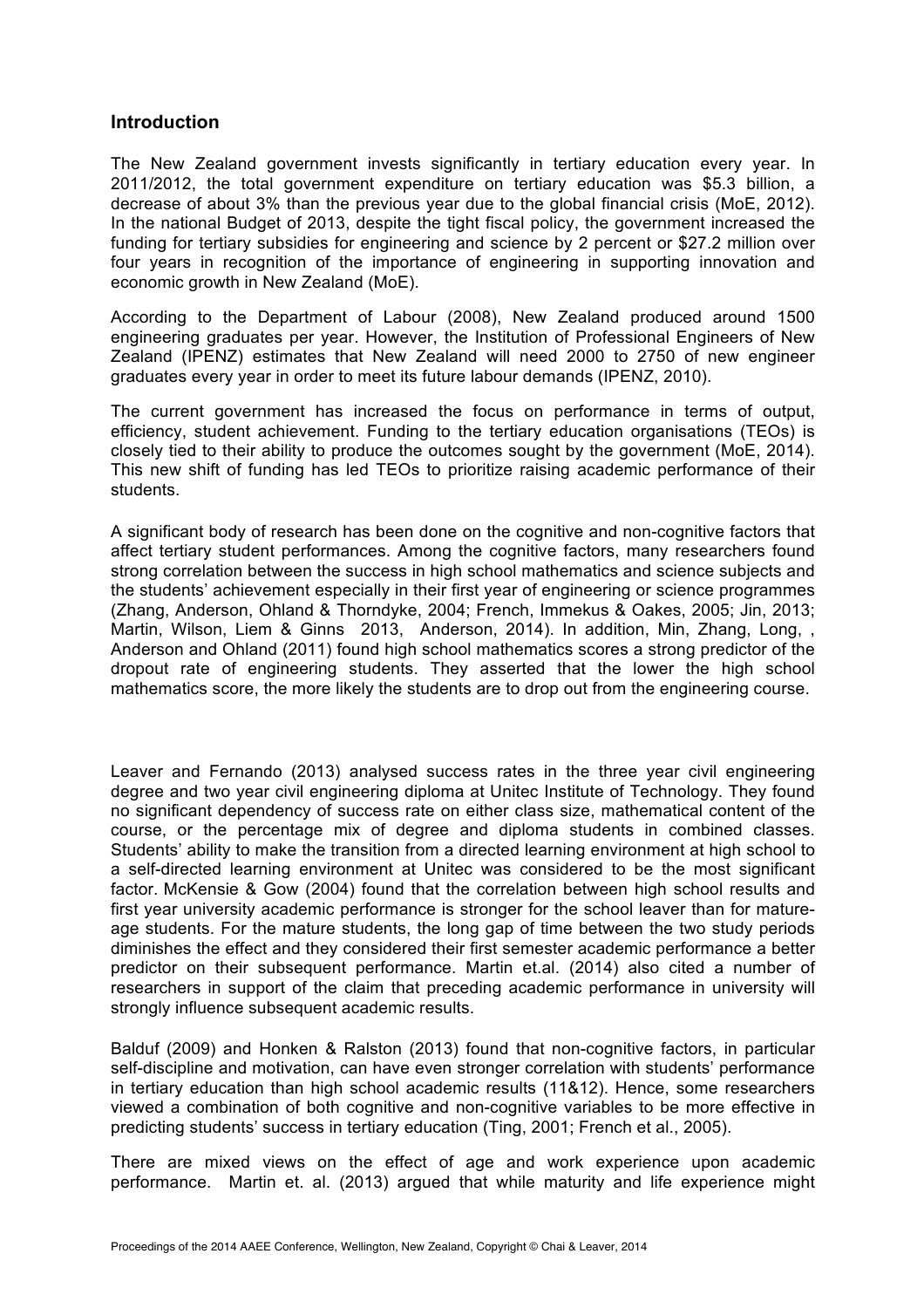enhance the self-directed learning required at university, the extended length of time away from formal education and other commitments in life could have negative impact upon their academic performance. Smith (2012) reported that though mature students show more enthusiasm towards study than the younger students, they were absent from classes more often due to their responsibilities and commitments in other aspects of life.

#### **Purpose**

The purpose of this study is firstly to find out if the admission of students who did not meet the entry criteria significantly affected the success rate in New Zealand Diploma in Engineering (NZDE). Secondly, to determine if the present National Certificate of Education Achievement (NCEA) Level 2 entry requirement is an adequate entry criterion for NZDE programmes to produce quality graduates as Engineering Technicians. Thirdly, to evaluate if prior study and work experience have effect on the success rate of students in the NZDE.

#### **Background**

Unitec offers both the two-year New Zealand Diploma in Engineering (NZDE) (Civil) and the three-year Bachelor of Engineering Technology (Civil). The NZDE programme offers Level 4 to Level 6 courses. It is accredited by New Zealand Board for Engineering Diplomas (NZBED) and falls under the internationally recognised Dublin Accord for engineering technician diplomas. The NZDE programme can be completed in a minimum of two years (four semesters) but part time students can take up to a maximum of 10 years to finish the course.

Students will be admitted into NZDE programme if they have the minimum total of 48 credits in the National Certificate of Education Achievement (NCEA) at level 2 in four subjects, with at least 12 credits in mathematics (Algebra, Calculus and Trigonometry). However, high school physics is not a prerequisite for this programme. There are two types of entry criteria in Unitec: the general admission for the post high school students and the special or discretionary admission for those above 20 years old and with relevant life or work experience. Alternatively, students not meeting the entry requirements can enter the onesemester Certificate in Foundation Studies prior to the NZDE programme.

All assessment in Unitec NZDE programmes is achievement based using an 11 point grading system with course grades range from A+ to E. A student needs to achieve at least a C- with the mark range of 50 to 54 to get a pass. Hence, the success rate of the NZDE courses in this study is defined as the percentage of students meeting at least the course grade of C-. Students who complete the NZDE can gain up to 50% credit in the Bachelor of Engineering Technology (Civil) (BEngTech).The BEngTech can then be completed in a further one and a half to two years. From 2010 to 2013, an average of 14% of Unitec NZDE students continued to the BEngTech.

In 2011, the low success rates in the New Zealand Diploma in Engineering - Civil (NZDE) were a cause for concern. Table 1 shows the average success rate of the eight compulsory courses in the first year of the study in 2011 as compared to the other years. The low success rate reflected negatively on the teaching staff and indirectly affected the quality of teaching for the programme. In addition government funding of the NZDE would be at risk if the success rate of the programme fell below 80%.

#### **Table 1: Average success rate of the eight compulsory courses in the first year of study in the NZDE for 2009-2011**

| . .<br>'ear | nnnn<br>-UUJ | <b>0040</b><br>ıι | $\bigcap A$ | <b>0010</b> |
|-------------|--------------|-------------------|-------------|-------------|
|             |              |                   |             |             |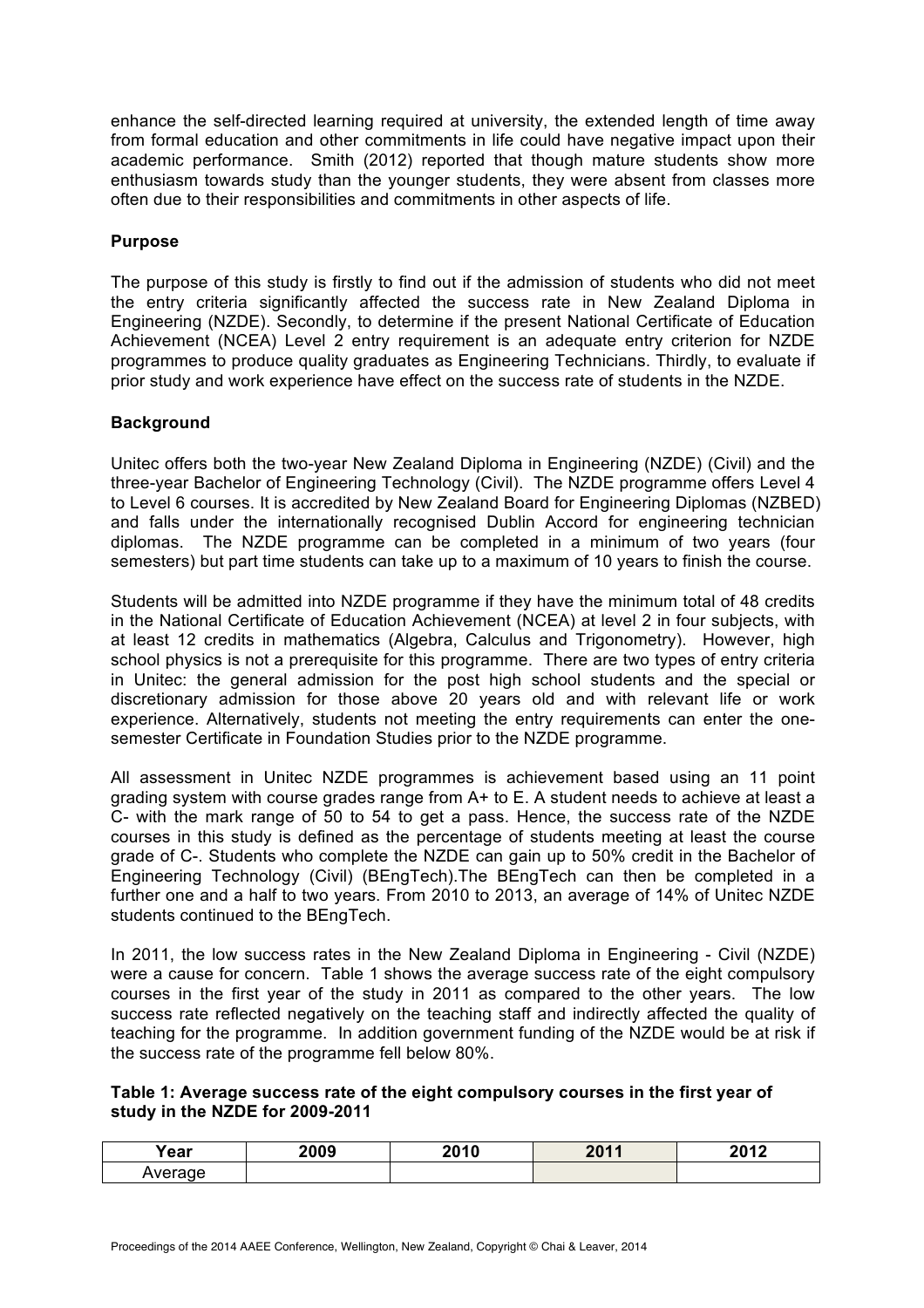| success rate | 56% | 53%                                                                                 | 44% | 55% |
|--------------|-----|-------------------------------------------------------------------------------------|-----|-----|
|              |     | The 2011 semester 1 new cohort of students in the NZDE programme were made up of 68 |     |     |

domestic and 12 international students. Of these, 67 are male and 13 are female students. About 30% of the domestic students who had not met the entry criteria of NCEA Level 2 were accepted into the programme. Although teaching staff were faced with a daunting task of raising the academic performance of the students, the case presents an opportunity to examine the performance over a period of three years of this group of students along with domestic students who met the academic entry criteria and special admission students aged 20 and above with prior study or relevant work experience.

## **Design/Methodology**

In this longitudinal study, three categories of domestic students were identified and their success and retention rates in the NZDE courses analysed. They are: (A) students meeting entry criteria, (B) students not meeting entry criteria, and (C) special admission students aged 20 and above with prior study or relevant work experience. Table 2 shows the composition of the three categories of students. All the three categories of students are made up of students from different ethnicities.

| <b>Categories of students</b>          |             | <b>Number of Students</b> |              |           |
|----------------------------------------|-------------|---------------------------|--------------|-----------|
|                                        | <b>Male</b> | <b>Female</b>             | <b>Total</b> |           |
| A. Students meeting entry criteria     | 21          |                           | 25           | $17 - 21$ |
| B. Students not meeting entry criteria | 17          | 3                         | 20           | $17 - 23$ |
| C. Students on special admission       | 14          | 3                         |              | $23 - 49$ |
| Total                                  |             |                           |              |           |

## **Table 2: Composition of the three categories of domestic students**

These three categories of students were analysed over three years (six semesters) from 2011 to 2013 to establish their average semester success rates and first attempt success rates for eight Year One compulsory courses. As the international students only made up 15% of the new students and their overseas secondary school qualifications were vastly different, they were not included in the study group. The success rates of the four Year Two compulsory courses and eight elective courses were also not considered because of the small class sizes or underrepresented by one or more of the categories.

## **Results**

Table 3 shows the first attempt success rate of the three categories of students for the eight compulsory papers in their first year of study. The figures shown below the percentages are the number of students taking the paper from each category. The number varies because not all students enrolled in the compulsory papers in their first year. Category B students normally enrolled in fewer papers in a semester than Category A students. Category C students also take fewer papers because most of them study part-time.

In 2011, this cohort of 80 students achieved an average of 44% success rate for the eight compulsory Year One courses. As can be seen from Table 4, the average success rates for Category A and Category C students were 6% and 17% better than the class average respectively. On the other hand, the average success rate of Category B students was 20% worse than the class average.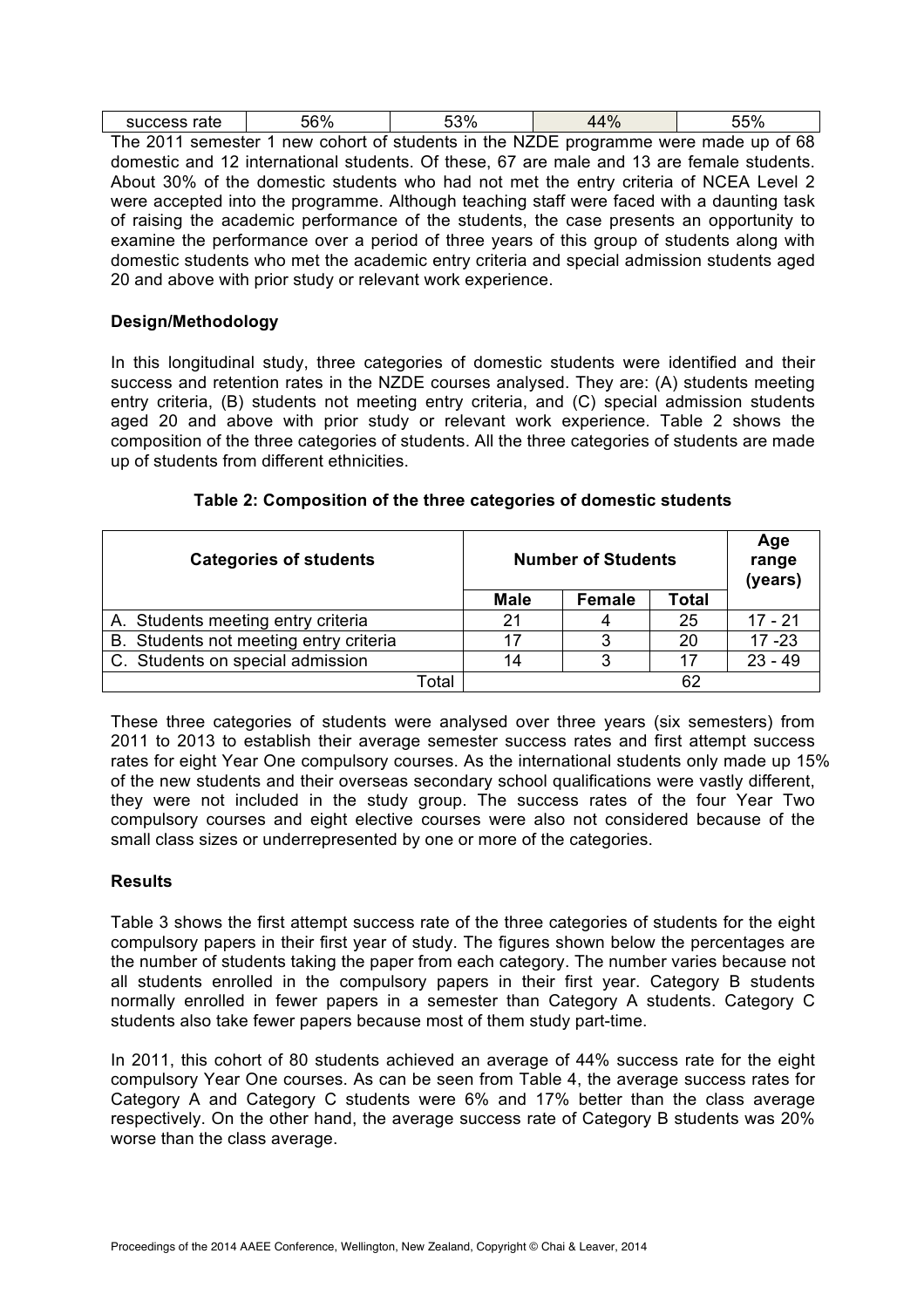| Category        | <b>DE4101</b> | <b>DE4102</b> | <b>DE4103</b> | <b>DE4201</b> | <b>DE4202</b> | <b>DE5201</b> | <b>DE5202</b> | <b>DE5207</b> |
|-----------------|---------------|---------------|---------------|---------------|---------------|---------------|---------------|---------------|
| A               | 46%           | 35%           | 54%           | 33%           | 41%           | 44%           | 56%           | 47%           |
| No. of          | 24            | 21            | 24            | 24            | 18            | 18            | 19            | 18            |
| <b>students</b> |               |               |               |               |               |               |               |               |
| B               | 24%           | 20%           | 20%           | 20%           | 17%           | 44%           | 20%           | 31%           |
| No. of          | 17            | 10            | 14            | 15            | 12            | 10            | 10            | 13            |
| students        |               |               |               |               |               |               |               |               |
| C               | 62%           | 80%           | 60%           | 60%           | 67%           | 60%           | 67%           | 40%           |
| No. of          | 13            | 5             | 10            | 10            | 9             | 10            | 9             | 10            |
| students        |               |               |               |               |               |               |               |               |
| <b>Class</b>    | 52%           | 39%           | 58%           | 35%           | 36%           | 48%           | 42%           | 40%           |
| average         |               |               |               |               |               |               |               |               |
| No. of          | 90            | 70            | 79            | 80            | 77            | 73            | 74            | 86            |
| <b>students</b> |               |               |               |               |               |               |               |               |

**Table 3: Comparison of the first attempt success rate for the eight compulsory courses for the three categories of students in their first year of study**

#### **Table 4: The success rate for the three categories of students for the eight compulsory NZDE Year 1 courses in 2011**

| <b>Categories of</b><br>students | <b>Class average</b><br>success rate | Group average<br>success rate | Group average as<br>compared to the<br>class average<br>success rate |
|----------------------------------|--------------------------------------|-------------------------------|----------------------------------------------------------------------|
|                                  |                                      | 50%                           | + 6%                                                                 |
|                                  | 44%                                  | 24%                           | $-20%$                                                               |
|                                  |                                      | 61%                           | + 17%                                                                |

## **Figure 1: Comparison of average semester success rate for the three categories of students from NZDE 2011 cohort**

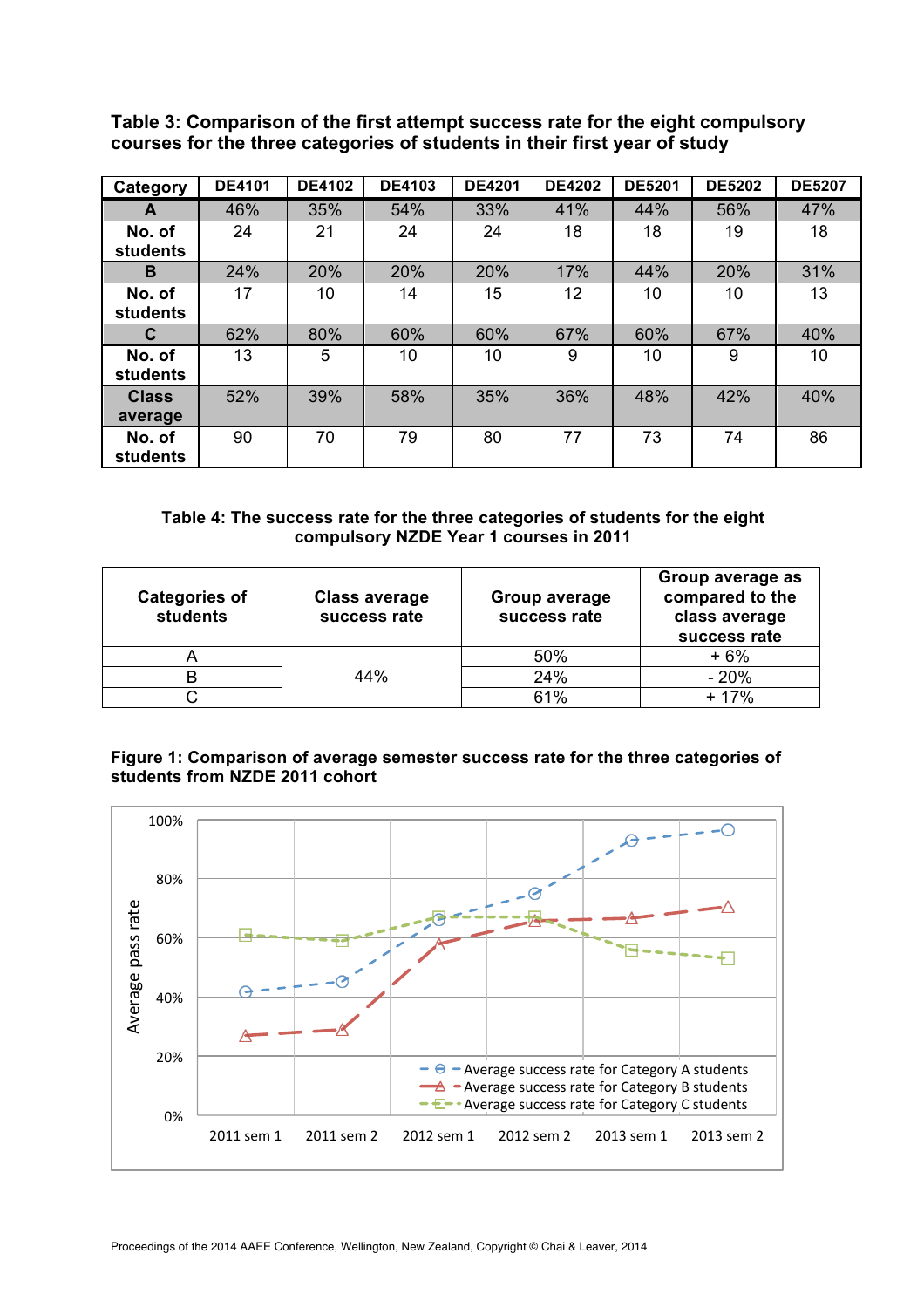Figure 1 shows the semester average success rates of students for the three year period of this study. The average success rate for each category of students for each semester was calculated by taking the number of students passing the courses in relation to the total number of courses taken for that semester. Both Category A and B showed a similar increase in success rate with time, but the success rates of Category A were consistently 8% to 26% higher than Category B. Category C generally showed a flat success rate throughout the three years study period, hovering between 53% and 67%.

#### **Discussion**

As shown in Table 3, the Category A students, who satisfied the NCEA Level 2 requirement is consistently similar to the class average for the eight Year One courses . The significantly higher pass rate for Category A students over Category B students confirms the strong correlation between high school performance and tertiary academic performance as previously noted in many studies. At the same time, the performance of the Category A students and their continual outperforming the other groups as shown in Figure 1 also indicates the capability of the students with NCEA Level 2 in meeting the academic demands of tertiary education. It can be deduced that the present NCEA Level 2 requirement is an adequate entry criterion for Diploma in Engineering (Civil) study.

In comparison to Category A and B students; the performance of Category C students is the most consistent. At 61% as illustrated in Figure 1, this group has the highest success rate at the beginning of the course. This shows that they are better prepared to adapt to the selfdirected learning environment than the other two groups of students. In addition, their prior study and relevant work experience would probably have helped them to understand the subject matter of their study better as well as providing the necessary motivation for them to excel. In addition, some of the students from this category were transferred from other tertiary organisations and already have the prior knowledge of tertiary study.

However, the performance of Category C students in Year Three falls behind the other two groups of students. This result is consistent with the view of Smith (2012) and Martin et.al. (2013) that the commitments and responsibilities outside of study for mature-age students can hinder their academic performance. On the other hand, the ongoing improvement in academic performance for Category A and B students defied the notion that academic results of preceding semesters are strong predictors of subsequent performance as claimed by McKensie & Gow (2004) and Martin et.al.(2014). Other factors for Category A and B students are relevant such as the adaption to a self- directed learning environment (Leaver and Fernando , 2013).

The overall low success rate of this cohort of students was not entirely caused by the poor academic performance of Category B students. Category B students only accounted for about 15% of the total number of students who were taking the eight compulsory courses. If they were excluded in the calculation for the class average success rate, the resulting change in the average success rate for the eight Year One compulsory courses is about 4%. For the low-success-rate courses such as Engineering Mathematics, Material (Civil), Land Surveying, and Geotechnical Engineering 1, the increase in success rates were only 3%, 3%, 2%, 1% respectively if the Category B students were excluded in study.

While the inclusion of the Category B students resulted in about a 4% drop in success rate for this cohort of students, we do not recommend that students who do not meet the current entry criteria be accepted into the NZDE programme. Other data not included in this study, show that Category B students have the highest dropout rate during their study. If more stayed in the programme the success rate in Year One would be even lower.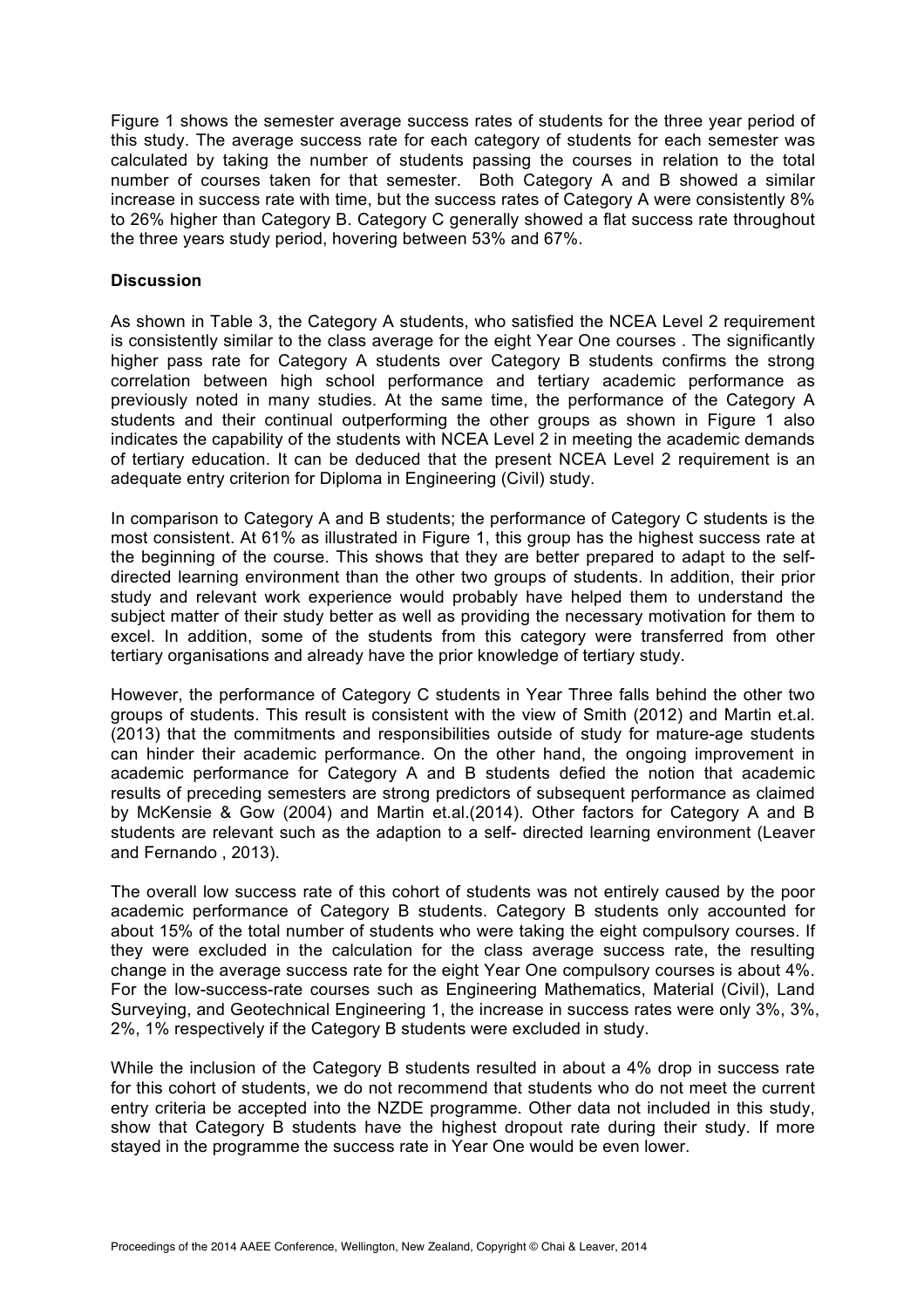Given the small contribution of Category B students to the low pass rates of the 2011 cohort a further study should be undertaken to assess the influence of other factors on pass rate such as on the impact a new NZDE course syllabi in 2011.

#### **Conclusion**

From this longitudinal study of the three student categories over three years from semester One of 2011the results reveal firstly, that the students who met the entry criteria in Category A performed 6% better than the class average in Year One, and achieved the highest pass rates in Years Two and Three. This indicates that the present entry criterion for Category A is sufficient to meet the envisaged success rate of 80% set out by the government.

Secondly that the students who stayed on the course continued to improve academically irrespective of their academic performance at the beginning of their study. Thirdly the study shows that the students with prior study and work experience (Category C) performed much better than the rest of the class in Year One.

However, from Year 2 onwards, they were caught up by the rest of the class indicating that commitments and responsibilities outside their study could have affected their performance. Finally students who did not meet the entry criterion (Category B) did not have a significant adverse effect on the low success rates of eight Year One NZDE(civil) compulsory courses in 2011 at Unitec. If this category of students is excluded, the average success rate only increases by about 4% from 44% to 48%, which is still low when compared to Year 2009, 2010, and 2012 values.

We suggest a further study be undertaken to assess the influence of other factors on pass rate such as on the impact a new NZDE course syllabi in 2011.

## **References**

Anderson, A. K. (2014). *Use of admissions data to predict student success in postsecondary freshman science.* (Order No. 3609412, Capella University). *ProQuest Dissertations and Theses,* , 92. Retrieved from http://search.proquest.com/docview/1498136803?accountid=14782. (1498136803).

Balduf, M. (2009). Underachievement among college students. *Journal of Advanced Academics, 20*(2), 274-294,369. Retrieved from http://search.proquest.com/docview/222698456?accountid=14782

Department of Labour (2008). Engineers in the New Zealand Labour Market. Retrieved from www.dol.govt.nz

French, B. F., Immekus, J. C., & Oakes, W. C. (2005). An examination of indicators of engineering students' success and persistence. Journal of Engineering Education, 94(4), 419.

Honken, N. B., & Ralston, P. A. S. (2013). High-achieving high school students and not so highachieving college students: A look at lack of self-control, academic ability, and performance in college. *Journal of Advanced Academics, 24*(2), 108-124. Retrieved from http://search.proquest.com/docview/1432297836?accountid=14782

IPENZ (Oct, 2010). *National Engineering Education Plan.* Retrieved 2.8.14 from *https://www.ipenz.org.nz/ipenz/forms/pdfs/NEEP\_Project\_Report.pdf?46388*

Jin, Q. (2013). *Modeling student success in engineering education.* (Order No. 3591291, Purdue University). *ProQuest Dissertations and Theses,* , 141. Retrieved from http://search.proquest.com/docview/1433827109?accountid=14782. (1433827109).